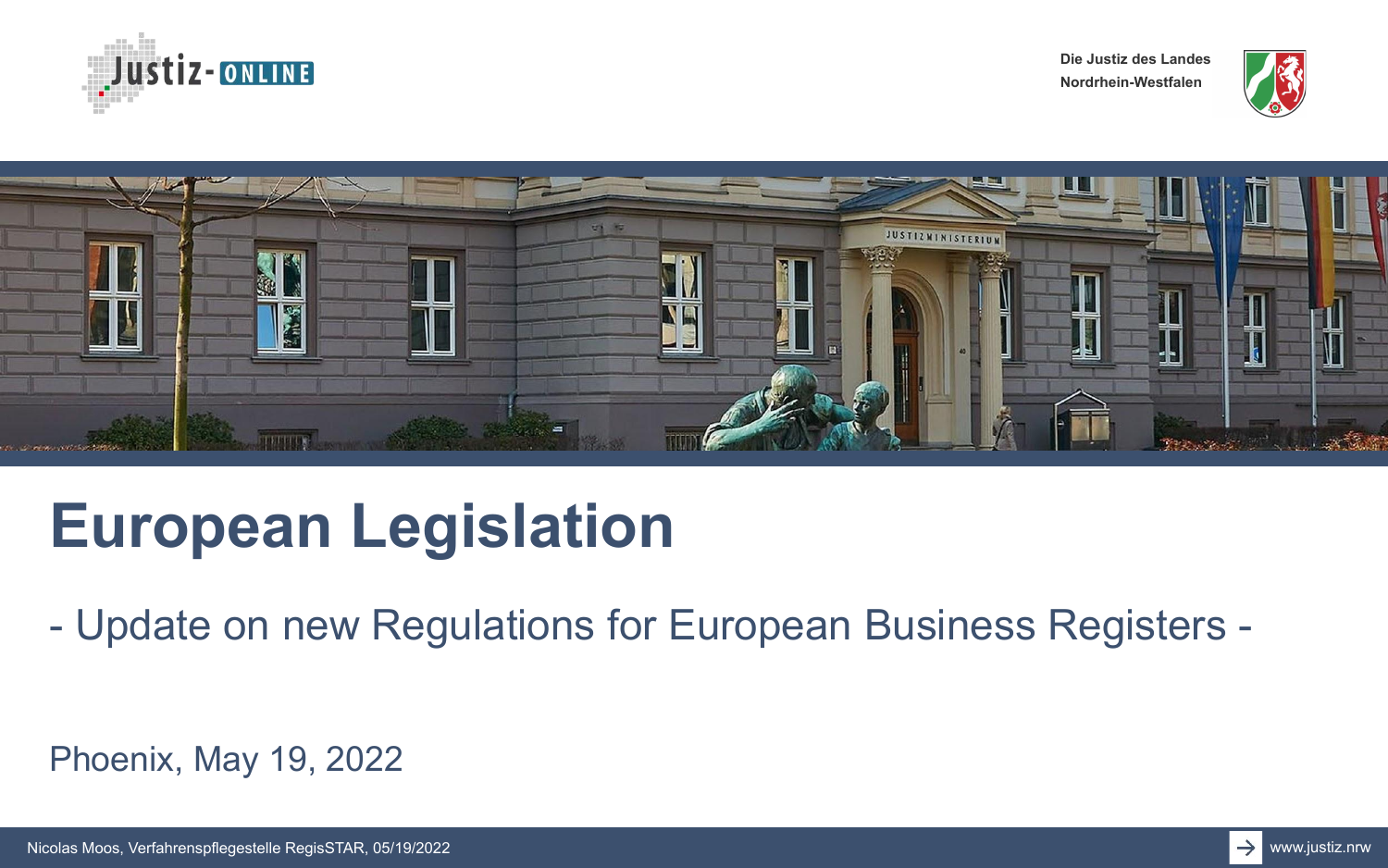

#### **Overview**

- Company Law Package
	- Digitalization Directive
	- Mobility Directive
- 4th/ 5th/ 6th Anti-Money Laundering Directives
- Single Digital Gateway Regulation
- Open Data Directive
- European Digital Identity
- European Single Access Point (ESAP)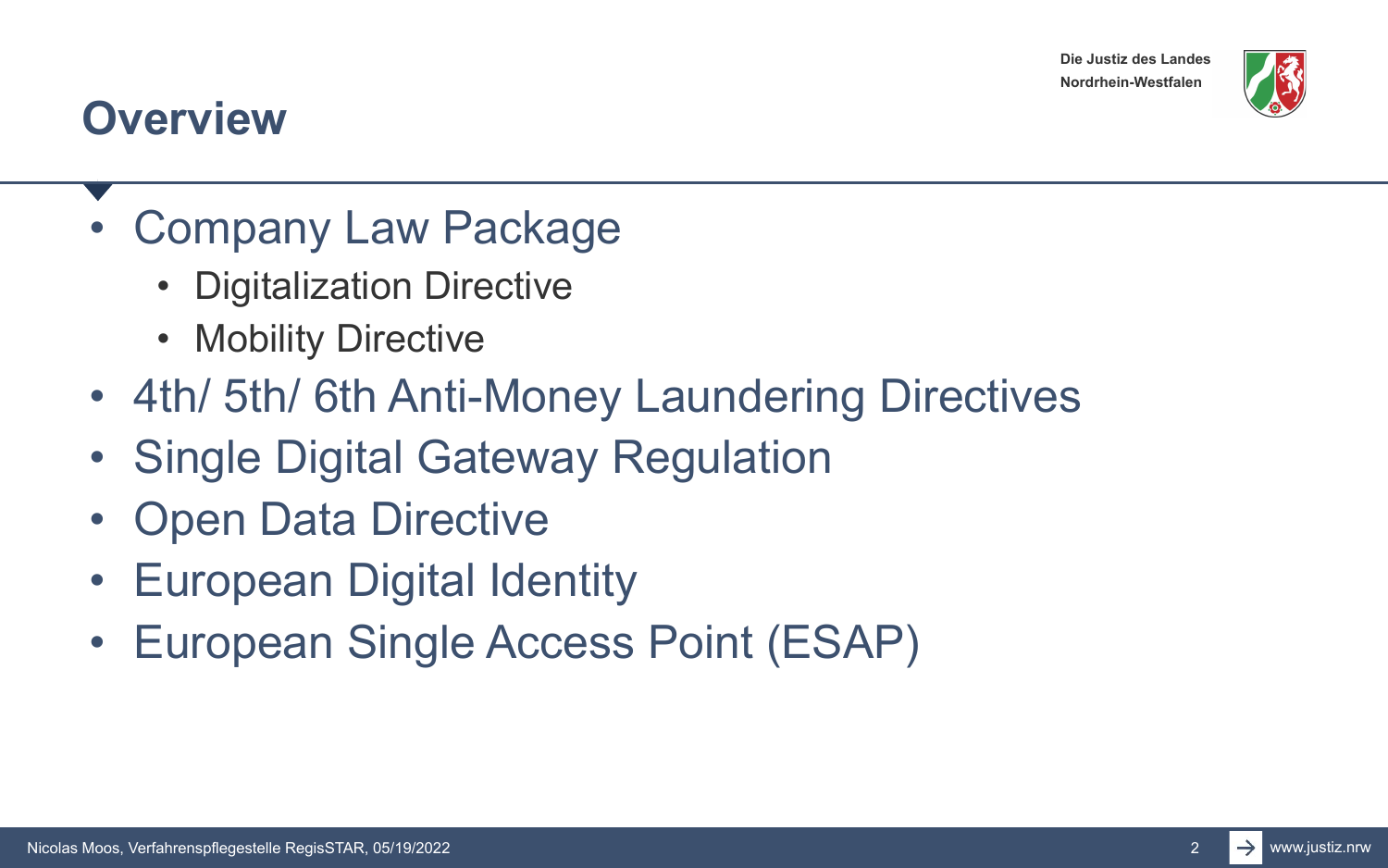

### **Company Law Package**

- Starting point
	- Company Law Directive
	- Business Registers across Europe interconnected since 06/2017
	- Communication via BRIS (Business Registers Interconnection System)
	- Exchange of information between BRs: branch disclosures and cross-border mergers
	- Basic information about legal entities via e-Justice portal for the general public ([e-justice.europa.eu\)](https://e-justice.europa.eu/)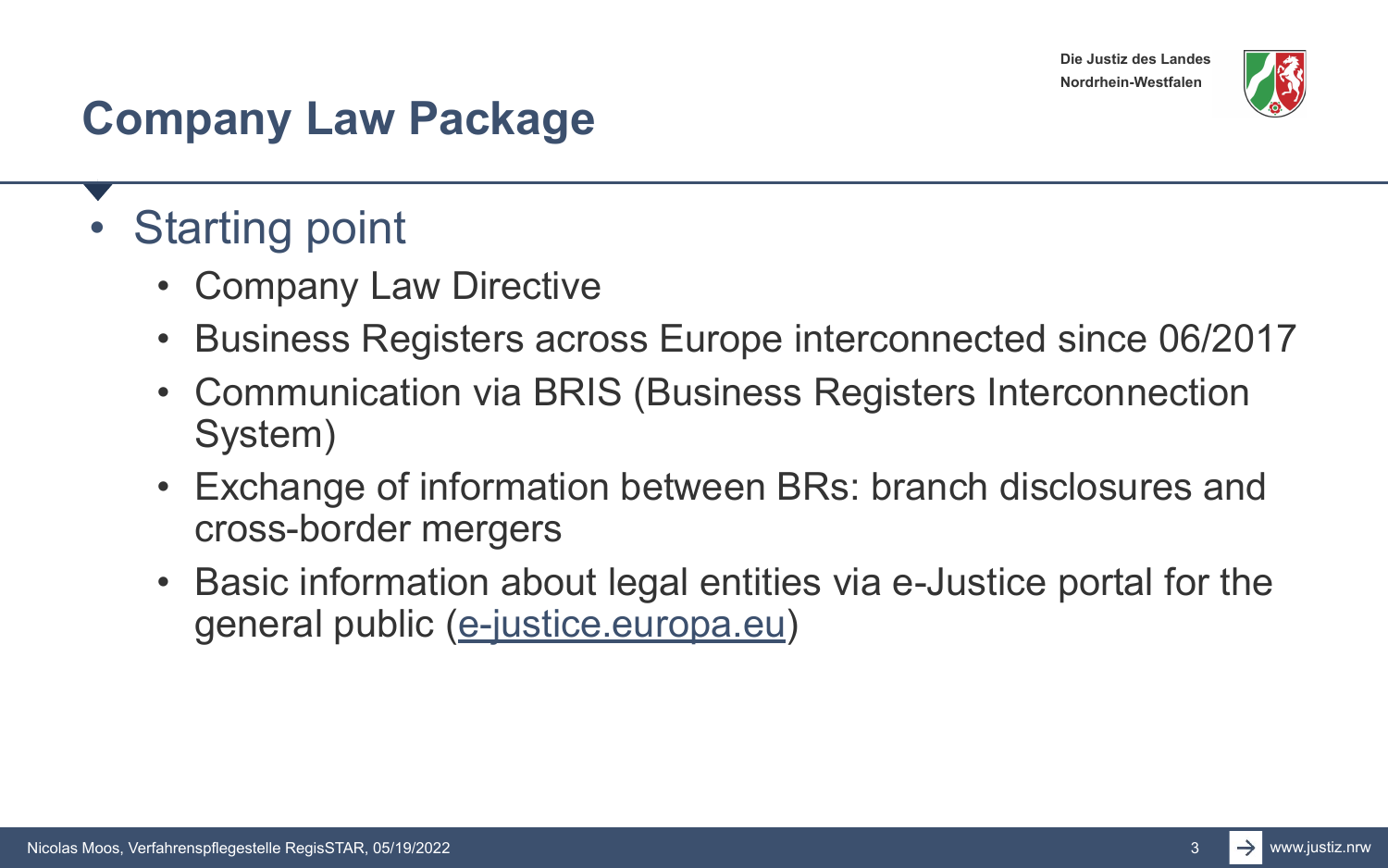

#### **Company Law Package**

#### • Flaws of the Status Quo

- The formation of a company in another EU member state can be complex, time-consuming and expensive
- National differences in the use of digital tools / eGovernance services
- Imbalance in free information
- Lack of communication between BRs within the EU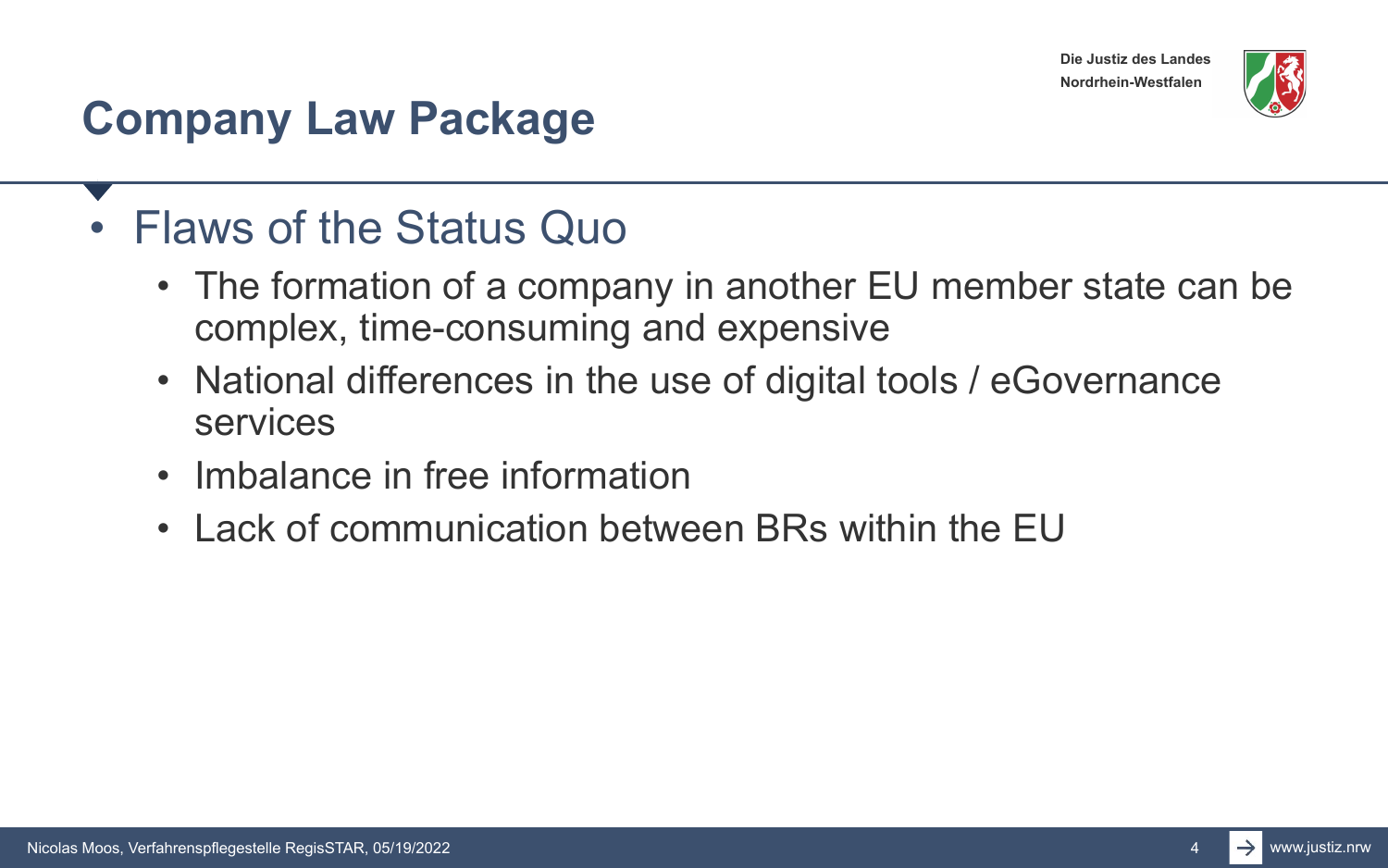

### **Company Law Package**

- Innovations within the Company Law Package
	- Online formation of certain company types and online registration of branches
	- Loss of significance of National Gazettes regarding disclosure requirements
	- More access to free data
	- Exchange of more information
		- Branches / Companies
		- Disqualified Directors
		- Cross-border operations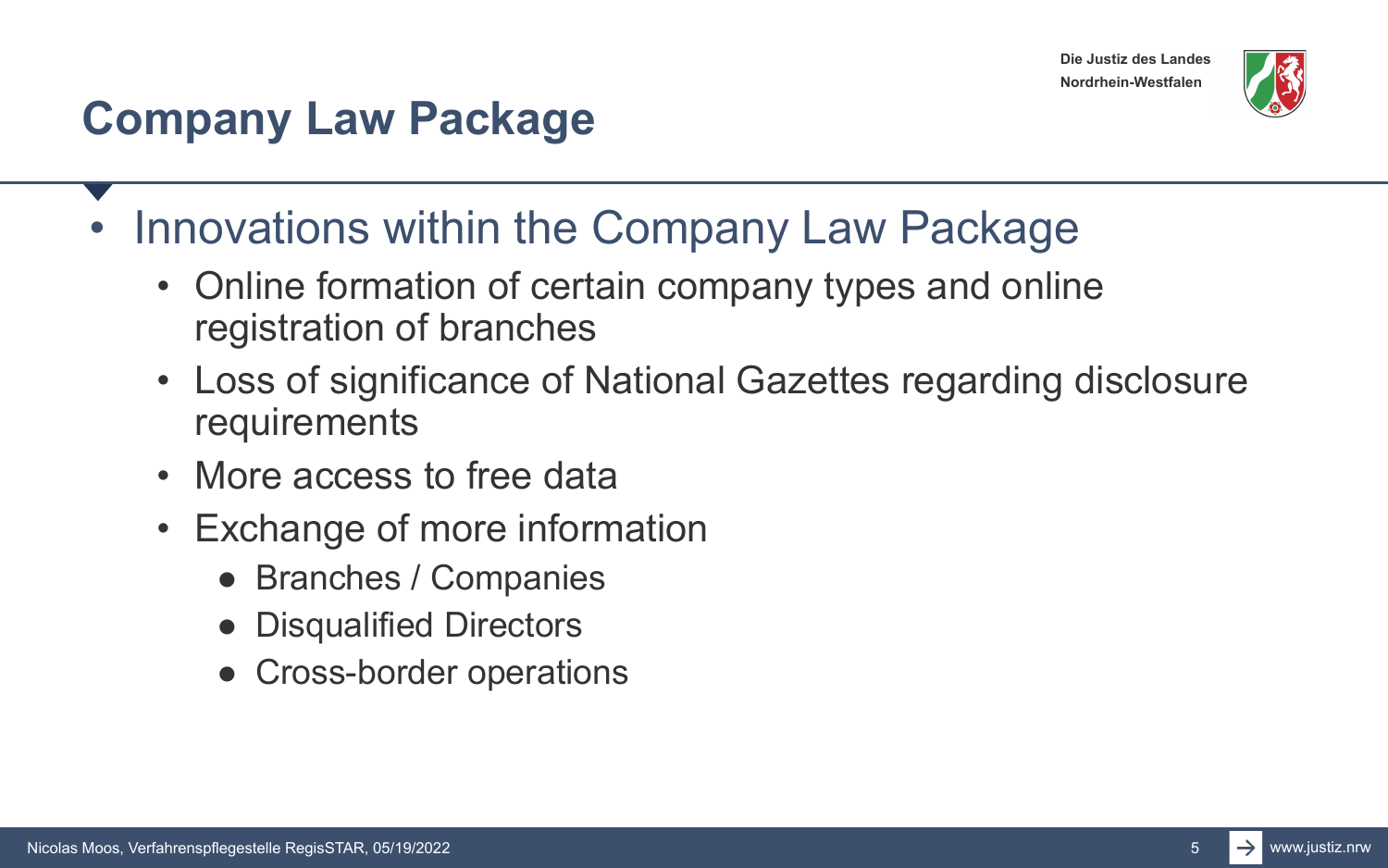

# **Online Formation and Online Registration**

- Formation of companies/ registration of branches fully online
- Limitation to certain company types possible
- Online procedures shall be accelerated
- Exceptions to online procedure apply for suspected identity theft, lack of legal capacity or disqualifications
- Notaries and lawyers may be involved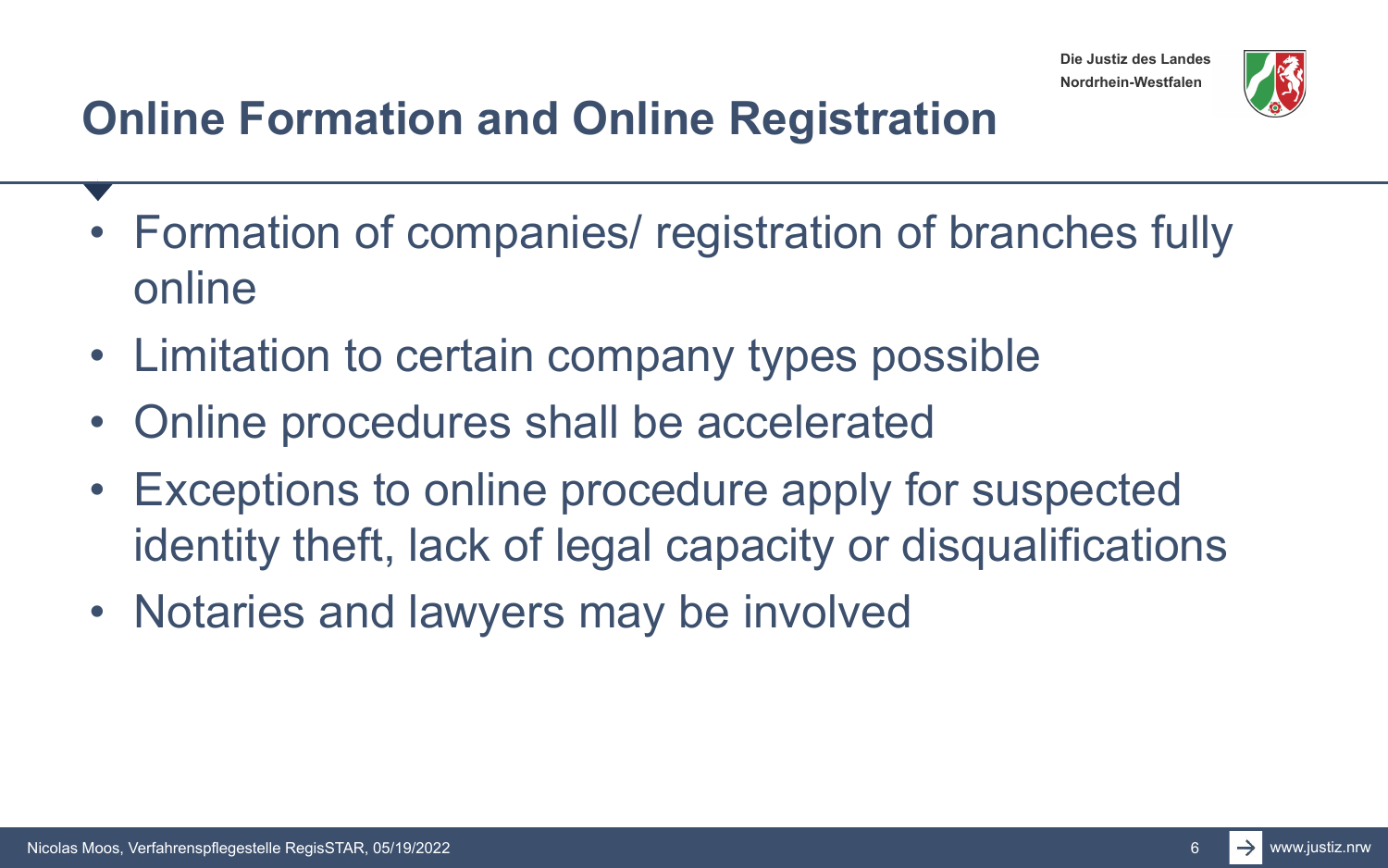



#### **National Gazettes vs New Disclosure Requirements**

- Companies are obliged to disclose certain documents and particulars
- Formerly: Disclosure by publication in National Gazette or electronic platform
- New: Disclosure by making documents / information publicly available in Business Register
- Interconnected Business Registers provide reliable source of information
- Once only principle, if National Gazettes persist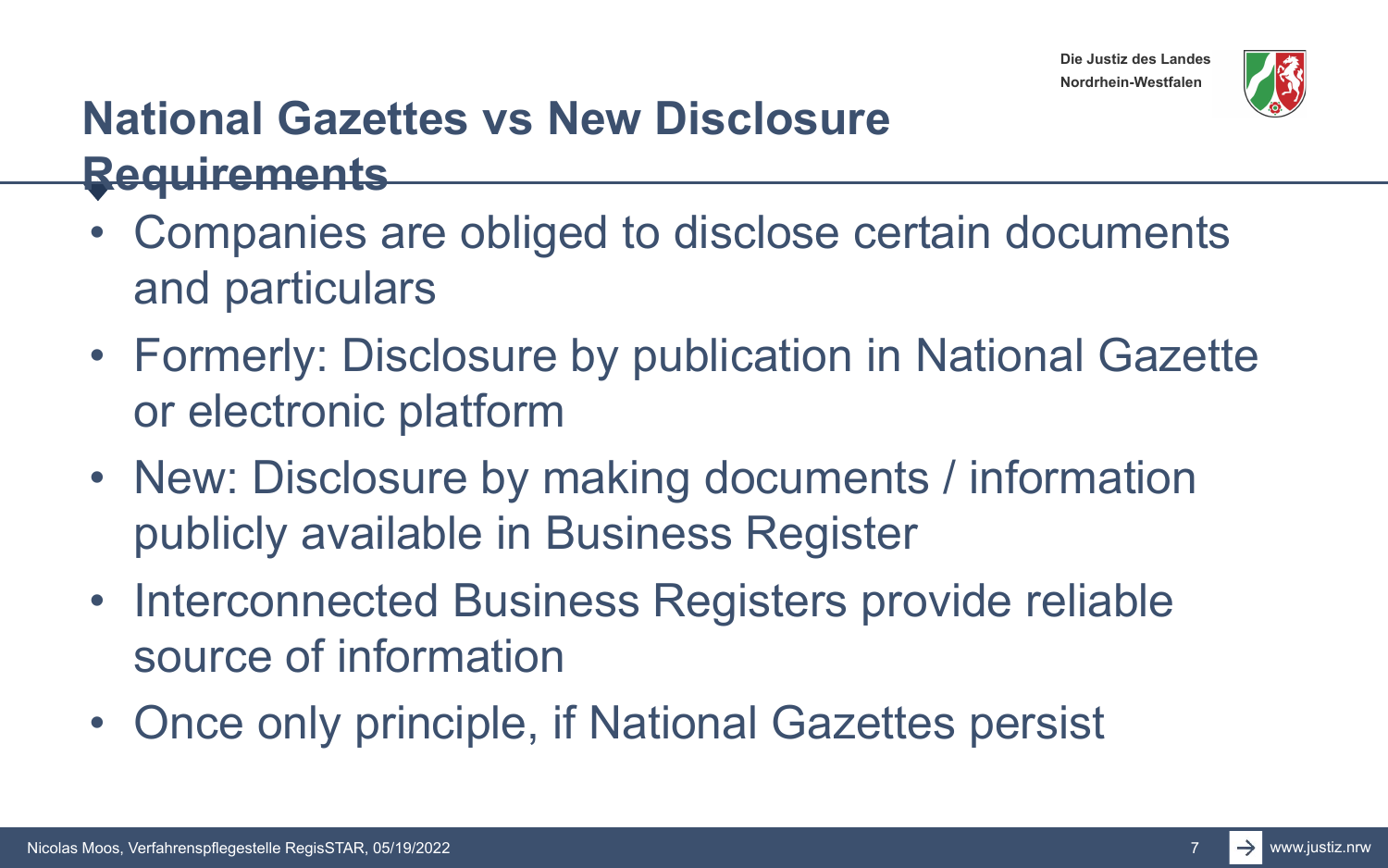

#### **Access to more Free Data**

- Current minimum set of Free Data
	- Name and legal form of the company
	- Registered office and Member State
	- Registration number
- New
	- Details of company website (if available)
	- Status of company (e. g. struck off, wound up, dissolved)
	- Object of company
	- Power of representation
	- Branches in other Member States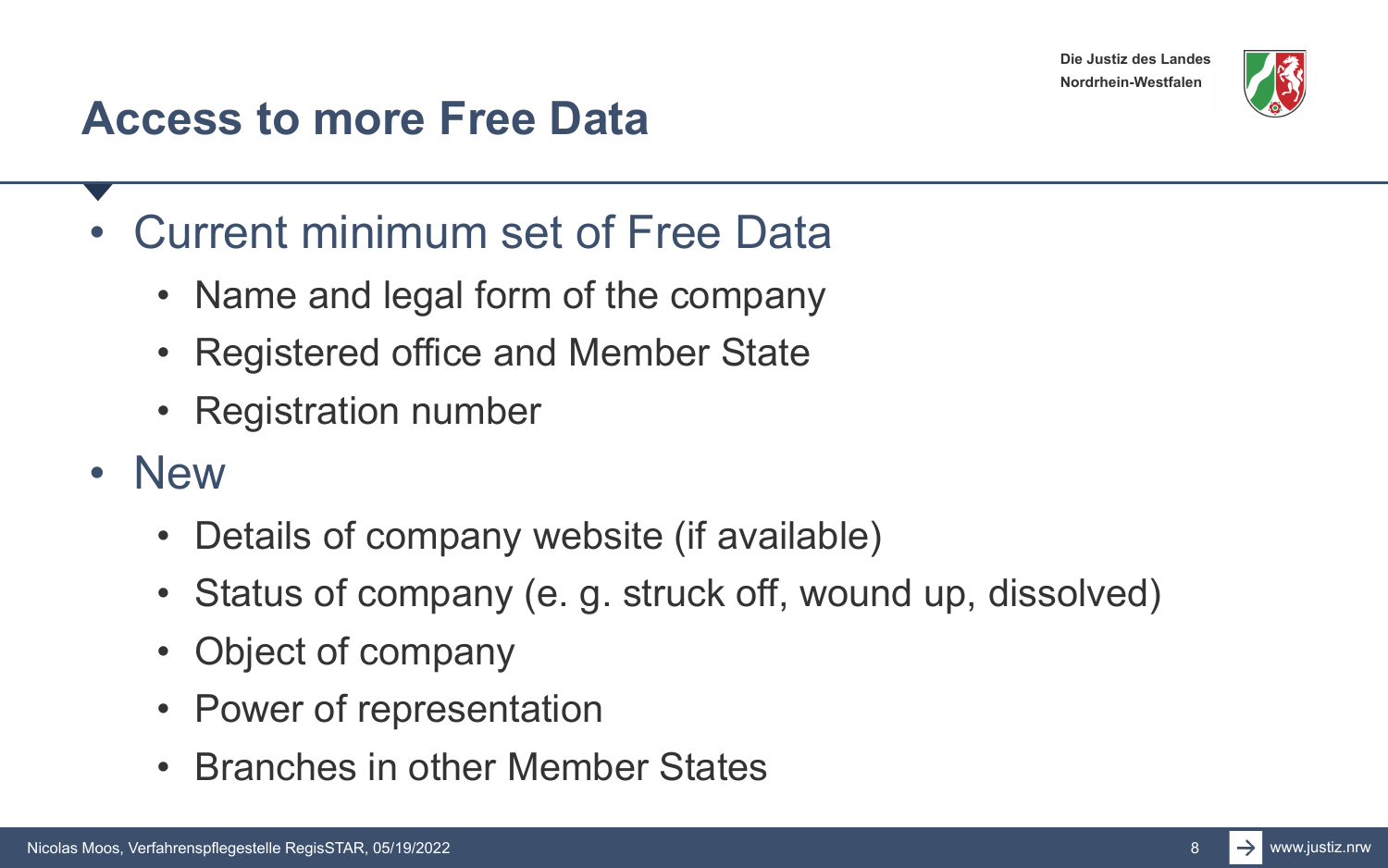

### **Exchange of more Information**

- Branches / Companies
	- Currently:
		- Branch disclosures
	- New:
		- Branch registrations and closures
		- Changes to documents and information (Branches and Companies)
			- o Name, registered office, registration number, legal form, power of representation, accounting documents
- Disqualified Directors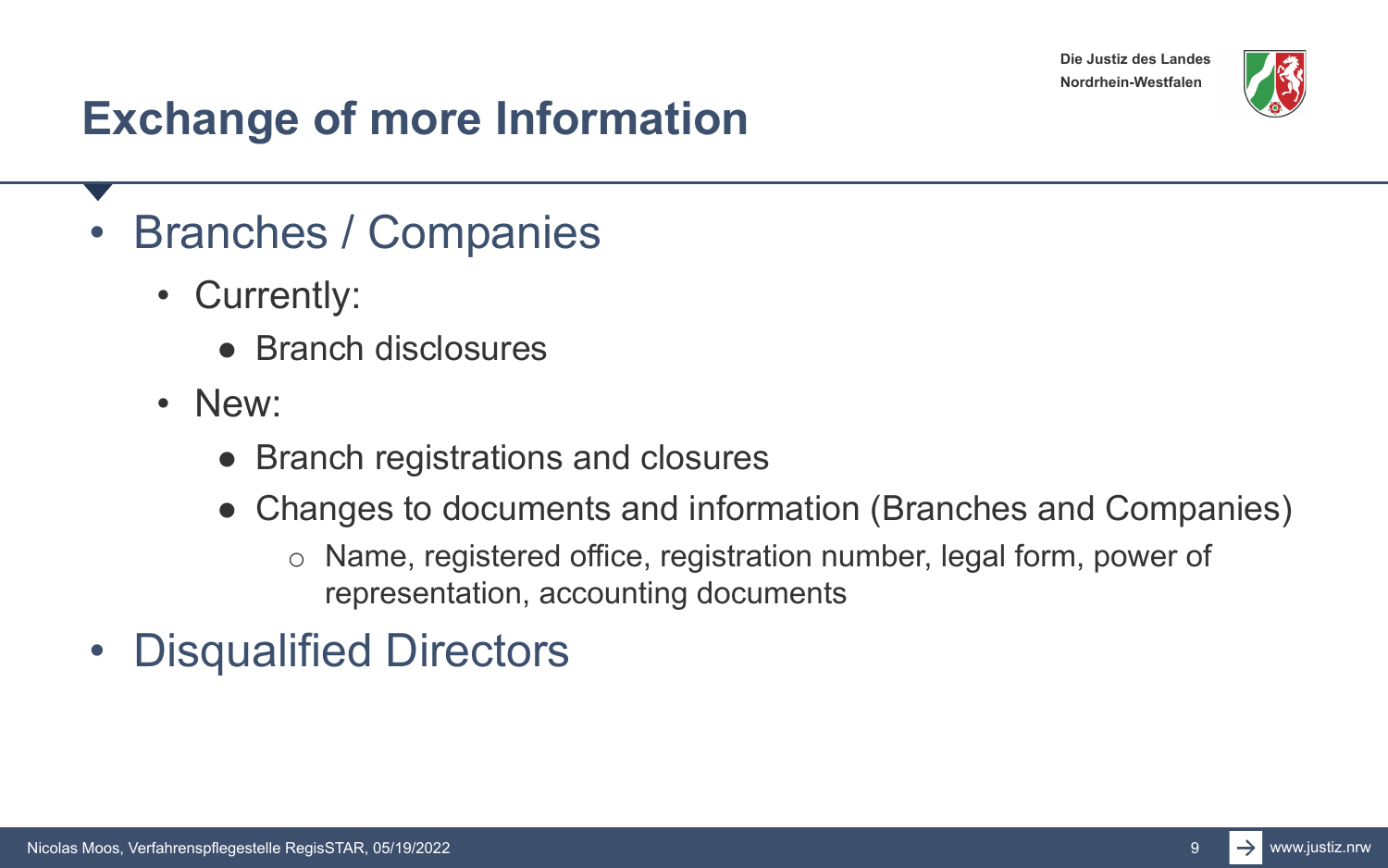

### **Exchange of more Information**

- Cross-border operations
	- Currently:
		- Cross-border mergers
	- New:
		- Cross-border mergers (revised)
		- Cross-border conversions
		- Cross-border divisions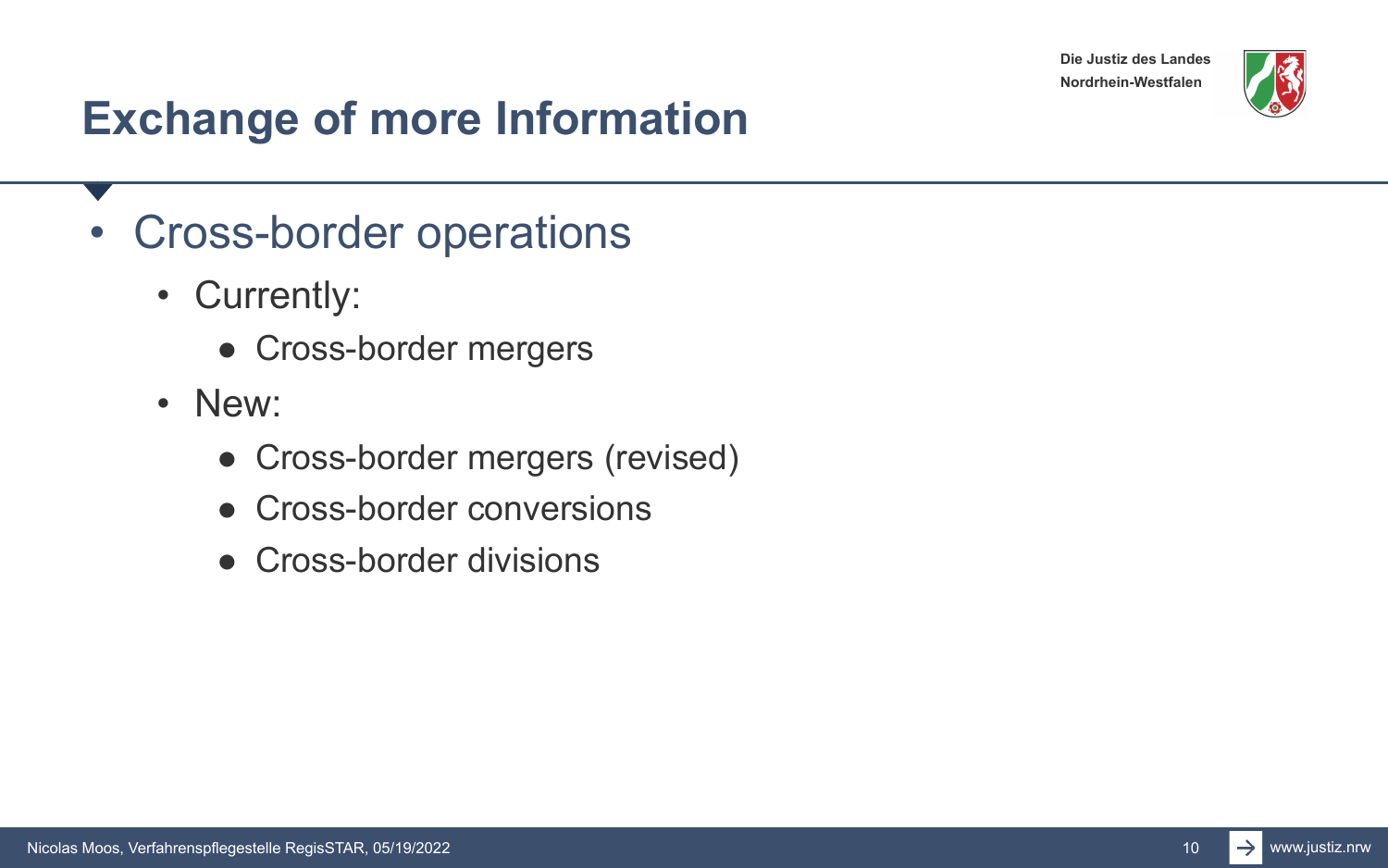

# **Upgrading Digital Company Law**

- New initiative by European Commission
- Open consultation ended on April 8, 2022
- Legislation expected to begin in Q4 2022
- Key elements:
	- More entity types
	- More free data
	- More search functionalities
	- More online proceedings
	- virtual companies / virtual registered offices